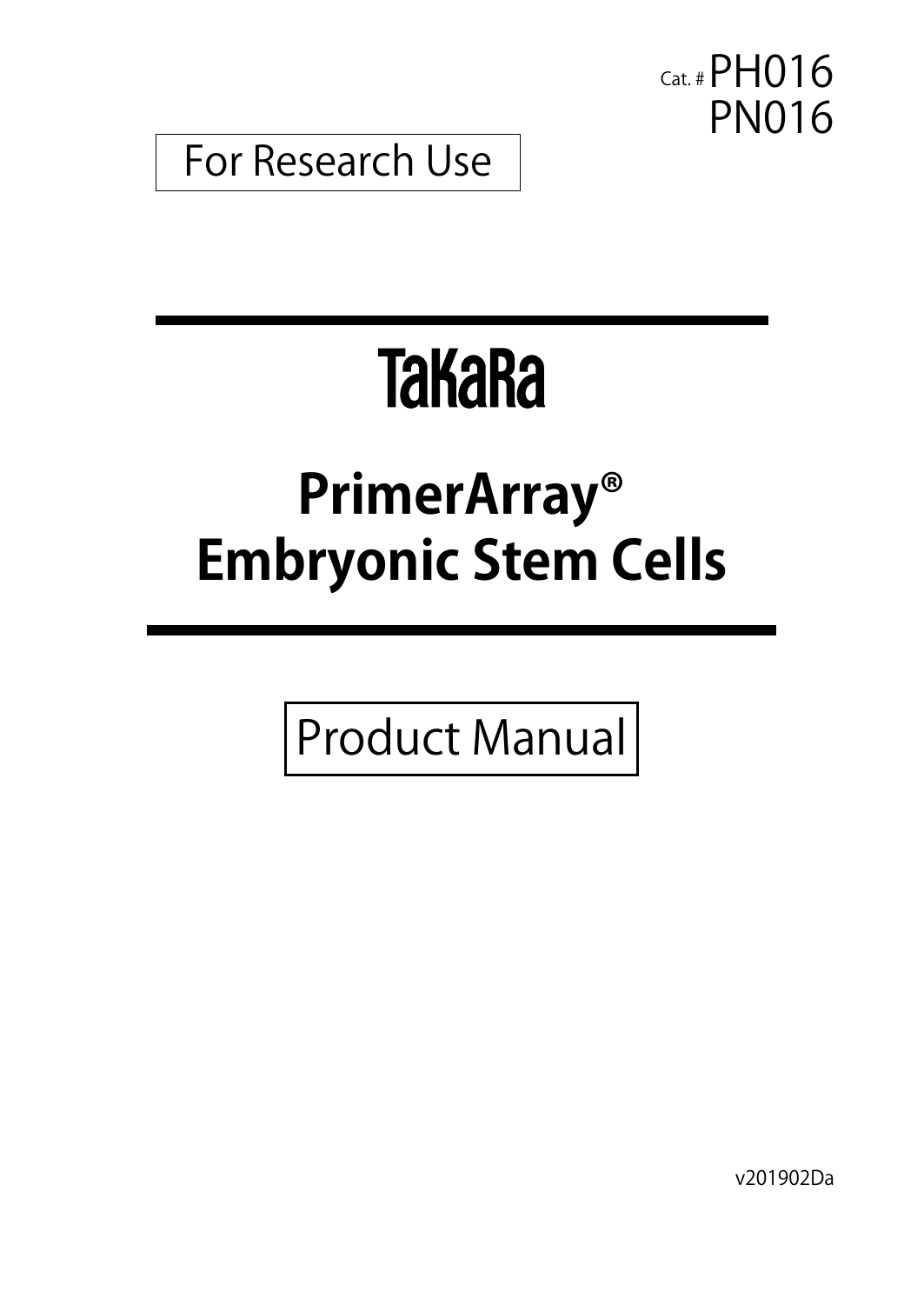

### **Table of Contents**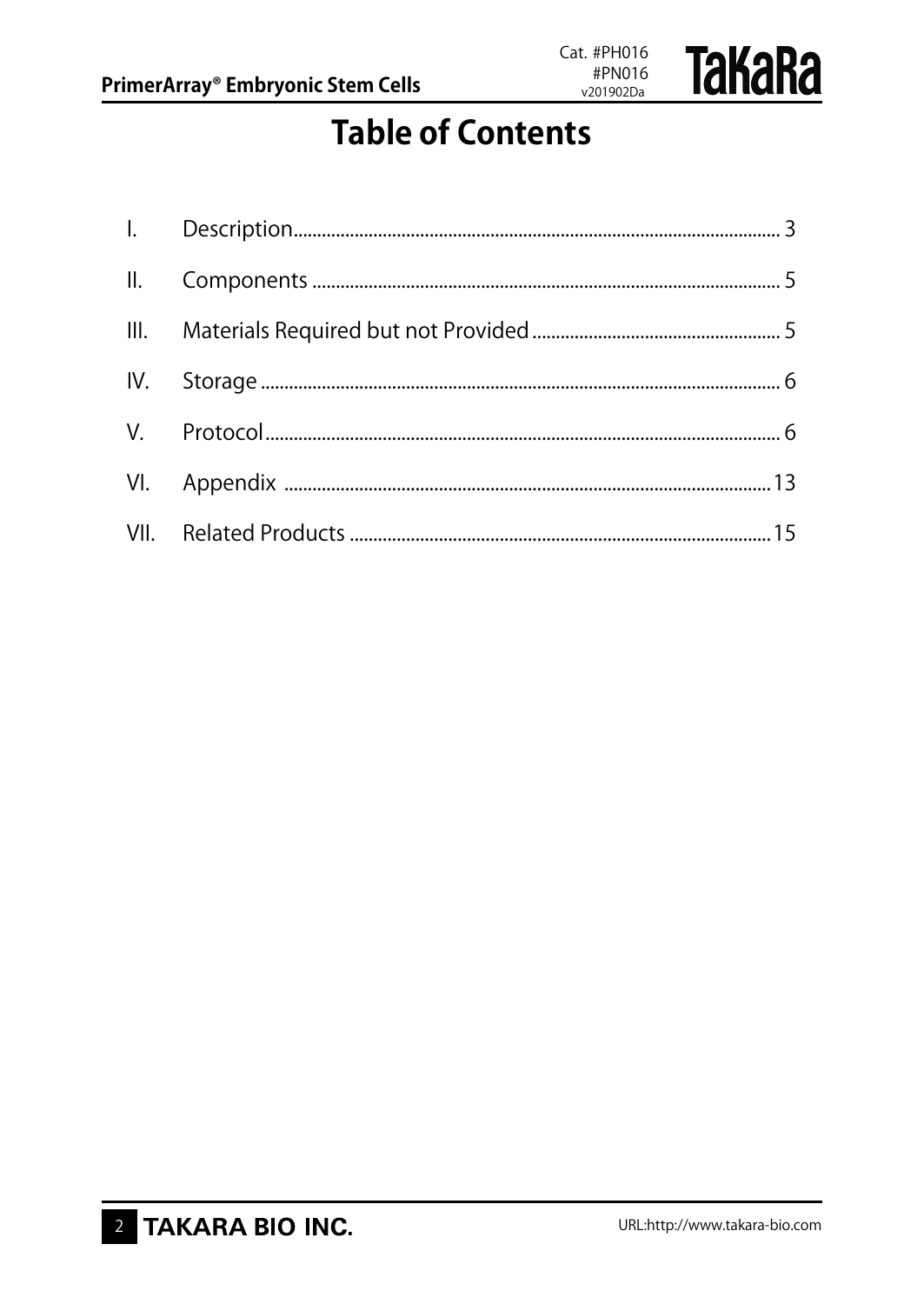#### **I. Description**

The PrimerArray Embryonic Stem Cell is a set of real-time RT-PCR primers for the analysis of the expression of genes associated with embryonic stem (ES) cell pluripotency. This array can be used to analyze the gene expression in differentiated and undifferentiated ES cells. Each array contains 96 primer pairs representing 88 genes associated with stem cell and germline cell differentiation and 8 housekeeping genes. When comparing an unknown sample to a control sample, gene expression differences can be expressed using the relative quantification method. In addition, expression levels of multiple genes can be screened simultaneously. The PrimerArray Analysis Tool for Embryonic Stem Cells\*1 and/or Multiplate  $RQ*2$  are useful for analyzing data obtained using this product.

Cat. #PH016 #PN016 v201902Da

якака

- $*1$  Please download the tool from the PrimerArray product page. Using this tool, it is possible to compare a control sample and one unknown sample.
- \*2 The Multiplate RQ software is used for relative quantification of gene expression data obtained with Thermal Cycler Dice™ Real Time Systems including the Thermal Cycler Dice Real Time System // MRQ (Cat. #TP960)<sup>\*3</sup> and the Thermal Cycler Dice Real Time System III with PC/MRQ (Cat. #TP980)\*3. With Multiplate RQ, comparative analysis can be performed between numerous unknown samples and a control sample.
	- \*3 Not available in all geographic locations. Check for availability in your area.

#### **Procedure:**

Below is a flowchart, starting with RNA extraction and ending with data analysis. In parentheses is an estimate of time required for one real-time PCR experiment, and the entire process can be finished in approximately 2.5 to 3.5 hours. Multiple samples can be processed together through the reverse transcription step, and the synthesized cDNA should be stored at -20℃ for subsequent experiments.

#### **RNA extraction (approx. 30 min):**

Extract RNA from experimental materials (control sample and test sample using NucleoSpin RNA (Cat. #740955.50) or RNAiso Plus (Cat. #9108)) and treat with DNase I. Use approximately 2.5  $\mu$  g of total RNA for one experiment. **↓**



#### **Reverse transcription (approx. 20 min):**

Synthesize cDNA from each of the total RNA samples. It is recommended that PrimeScript™ RT Master Mix (Perfect Real Time) (Cat. #RR036A)\* be used.

\* Not available in all geographic locations. Check for availability in your area. **↓**

#### **Dispense real-time PCR reaction solution (approx. 10 min):**

Combine the synthesized cDNA and TB Green® Premix Ex Taq™ II (Tli RNase Plus) (Cat. #RR820A) to prepare a master mix solution for control and test samples, then dispense into wells of a 96-well real-time PCR plate (see illustration below).

For Control Sample **For Control Sample** 

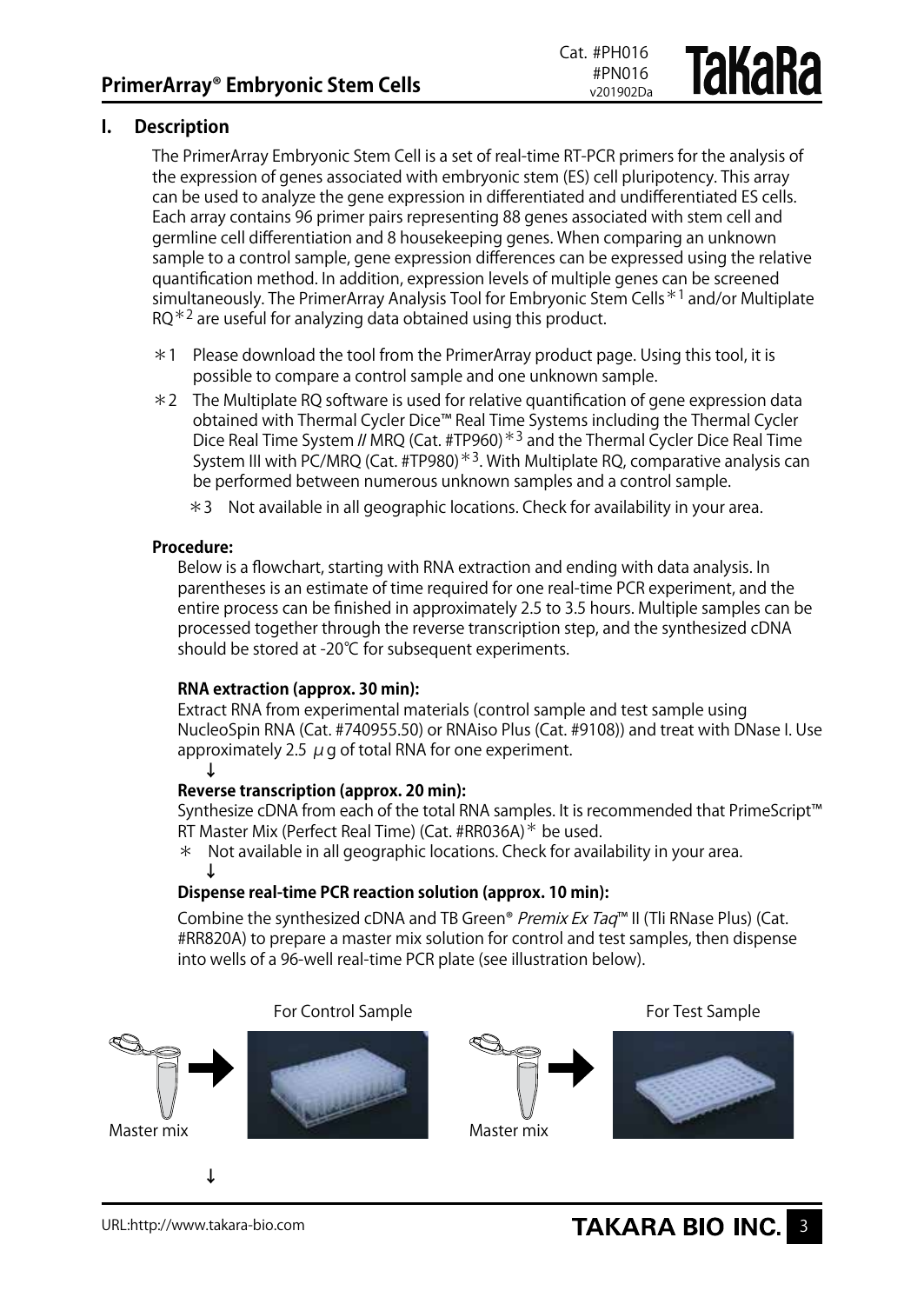

#### **Add primers (approx. 5 min):**

Add PrimerArray primers to the real-time PCR plate using 8-multichannel pipette, etc. (see illustration below).



#### **Real-time PCR (1 - 2 hours):**

The reaction is carried out with real-time PCR instrument.

**↓**



#### **Data analysis (about 30 min):**

Relative quantification analysis is achieved by the  $\Delta \Delta Ct$  method.

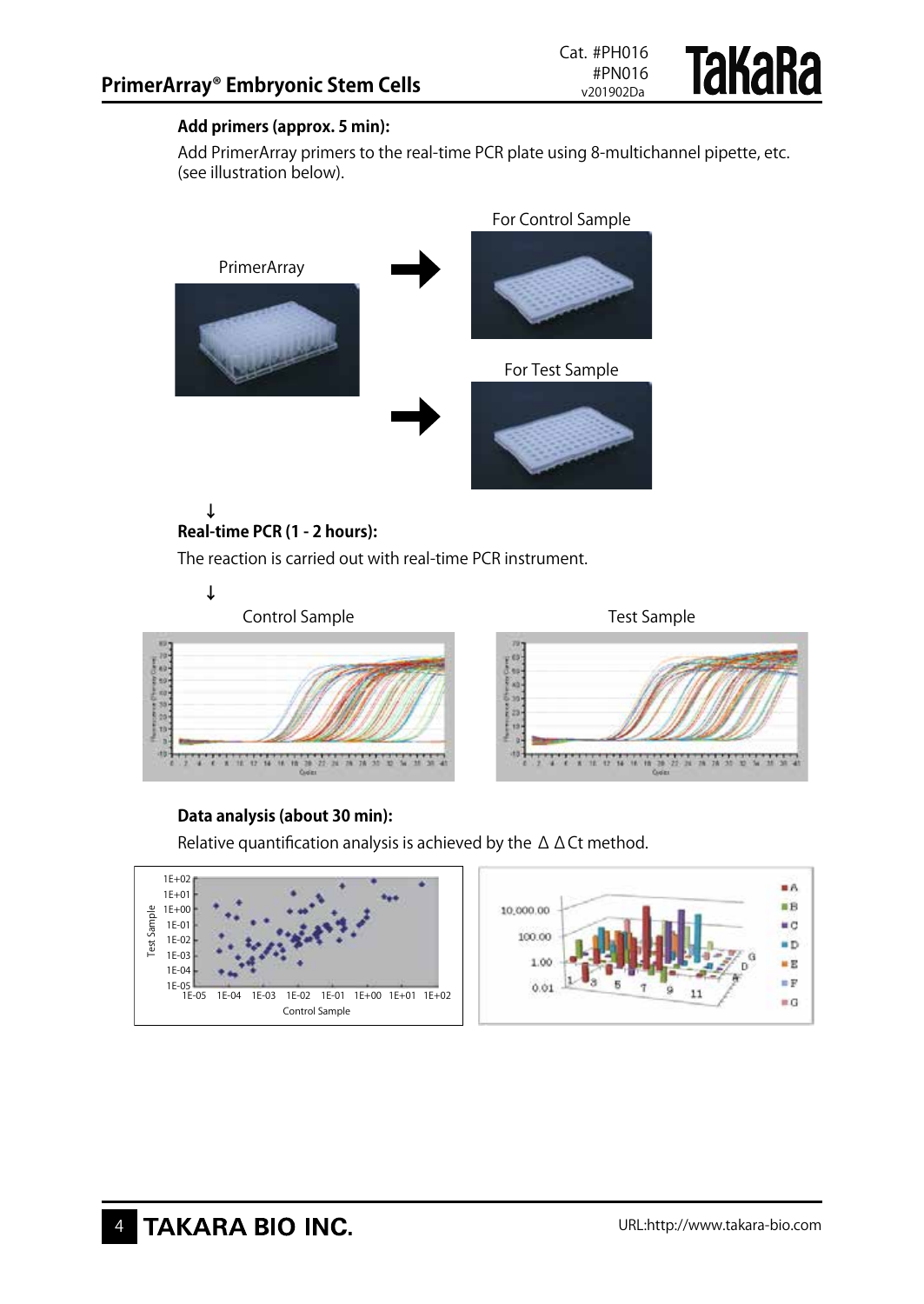**Takara** 

#### **II. Components (For 12 reactions, 25 μl volume per reaction)**

PrimerArray Embryonic Stem Cells

| Primers for ES cell-related genes | 50 $\mu$ l x 88 wells |
|-----------------------------------|-----------------------|
| Primers for housekeeping genes    | 50 $\mu$ l x 8 wells  |

 $*$  Forward & Reverse primer mix (2.5  $\mu$  M each) per well.

**NOTE**: The rubber mat (lid) is re-used repeatedly; therefore, do not discard. Primer information can be downloaded in excel spreadsheet format from the PrimerArray product page.

Primer layout

|    |    | 2              | 3  | 4  | 5  | 6  | 7  | 8  | 9  | 10 | 11 | 12 |
|----|----|----------------|----|----|----|----|----|----|----|----|----|----|
| А  |    | $\overline{2}$ | 3  | 4  | 5  | 6  | 7  | 8  | 9  | 10 | 11 | 12 |
| в  | 13 | 14             | 15 | 16 | 17 | 18 | 19 | 20 | 21 | 22 | 23 | 24 |
| C. | 25 | 26             | 27 | 28 | 29 | 30 | 31 | 32 | 33 | 34 | 35 | 36 |
| D  | 37 | 38             | 39 | 40 | 41 | 42 | 43 | 44 | 45 | 46 | 47 | 48 |
| E  | 49 | 50             | 51 | 52 | 53 | 54 | 55 | 56 | 57 | 58 | 59 | 60 |
| F  | 61 | 62             | 63 | 64 | 65 | 66 | 67 | 68 | 69 | 70 | 71 | 72 |
| G  | 73 | 74             | 75 | 76 | 77 | 78 | 79 | 80 | 81 | 82 | 83 | 84 |
| н  | 85 | 86             | 87 | 88 | 89 | 90 | 91 | 92 | 93 | 94 | 95 | 96 |

Primers for housekeeping gene Primers for ES cell-related gene

#### **III. Materials Required but not Provided**

- ・Thermal cycler for real-time PCR Thermal Cycler Dice Real Time System // (Cat. #TP900/TP960) \* 1
- ・Reaction plate and seal for real-time PCR
- ・8-multi-channel pipette, micropipette, and tips
- ・Centrifuge for 96 well plate
- ・RNA extraction reagent NucleoSpin RNA (Cat. #740955.10/.50/.250); RNAiso Plus (Cat. #9108/9109)
- ・Recombinant DNase I (RNase-free) (Cat. #2270A)
- ・Reverse transcription reagents PrimeScript RT Master Mix (Perfect Real Time) (Cat. #RR036A)<sup>\*1</sup> is recommended.
- ・Real time PCR reagent TB Green Premix Ex Taq II (Tli RNaseH Plus) (Cat. #RR820A)<sup>\*2</sup> is recommended.
- ・PrimerArray Analysis Tool for Embryonic Stem Cells or Multiplate RQ
- \* 1 Not available in all geographic locations. Check for availablity in your area.
- \* 2 We have begun the process of changing the names for Takara Bio's intercalator-based real-time PCR (qPCR) products to the "TB Green series". These products can be used the same way as before, as only the names are changing. Catalog number and product performance are unaffected by this transition.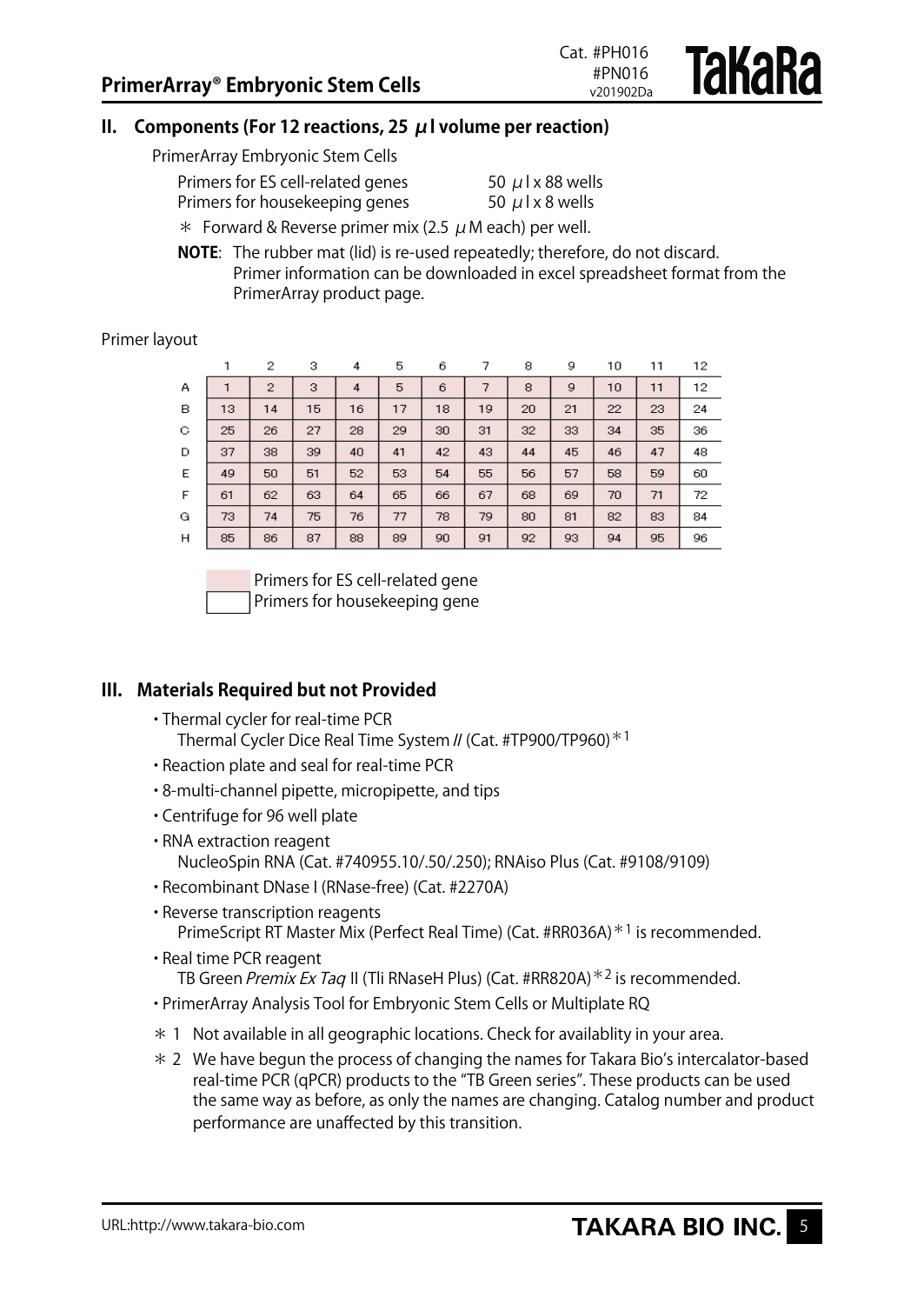**TAKARA** 



Expires 1 year from date of receipt when kept under proper storage conditions. If this product is used over a short time period  $(\sim 1 \text{ month})$ , it should be stored at 4℃. This product does not contain a preservative, therefore caution should be used when handling the product to prevent contamination.

**NOTE:** When stored at -20℃, thaw at room temperature, mix uniformly, and briefly centrifuge the plate before use. When stored at 4℃, mix uniformly and briefly centrifuge before use.

#### **V. Protocol**

Please refer to the operation manual for instruments and instructions for specific reagents.

#### **1. Preparation:**

When the PrimerArray plate is stored at -20℃, remove from the freezer and thaw at room temperature prior to use. After checking that the rubber mat (lid) is secure, gently shake the PrimerArray plate to uniformly mix the solution. Then briefly centrifuge the plate to collect the solution at the bottom of the well. When the PrimerArray plate is stored at  $4^{\circ}C$ , mix the plate gently and spin down briefly.

#### **2. RNA extraction:**

Please refer to "1. Preparation of RNA sample" in VI. Appendix for general considerations for RNA preparation.

2-1. RNA Isolation

It is recommended that RNA isolation kits such as NucleoSpin RNA (Cat. #740955.10/.50/.250) or RNAiso Plus (Cat. #9108/9109) be used for isolating highpurity total RNA. Please refer to each instruction manual for detailed protocols. After removing the genomic DNA (see step 2-2), dissolve the RNA sample in sterile purified water or TE buffer, and adjust the concentration to 250 ng/ $\mu$ l in preparation for reverse transcription.

#### 2-2. Removal of genomic DNA

In some cases, total RNA samples may contain a small amount of genomic DNA, which could potentially be amplified by PCR and lead to inaccurate results. To avoid this situation, we recommend removing genomic DNA by DNase I treatment.

#### Removal of genomic DNA by DNase I treatment

After extracting total RNA, the RNA sample is treated with Recombinant DNase I (RNase-free) (Cat. #2270A). After the treatment, DNase I should be inactivated by either heat treatment or phenol/chloroform extraction.

(1) Prepare the following reaction mixture:

| Reagent                         | Volume       | Final conc.      |
|---------------------------------|--------------|------------------|
| total RNA                       | $x \mu$      | 20 - 50 $\mu$ g  |
| 10X DNase I Buffer              | $5 \mu$      | 1X               |
| RNase Inhibitor (40 U/ $\mu$ I) | $0.5 \mu l$  | 20 U             |
| DNase I (RNase-free)            | $2 \mu l$    | 10U              |
| DEPC-treated water              | $(42.5-x)$ µ | up to 50 $\mu$ 1 |

(2) Incubate at 37℃ for 20 min.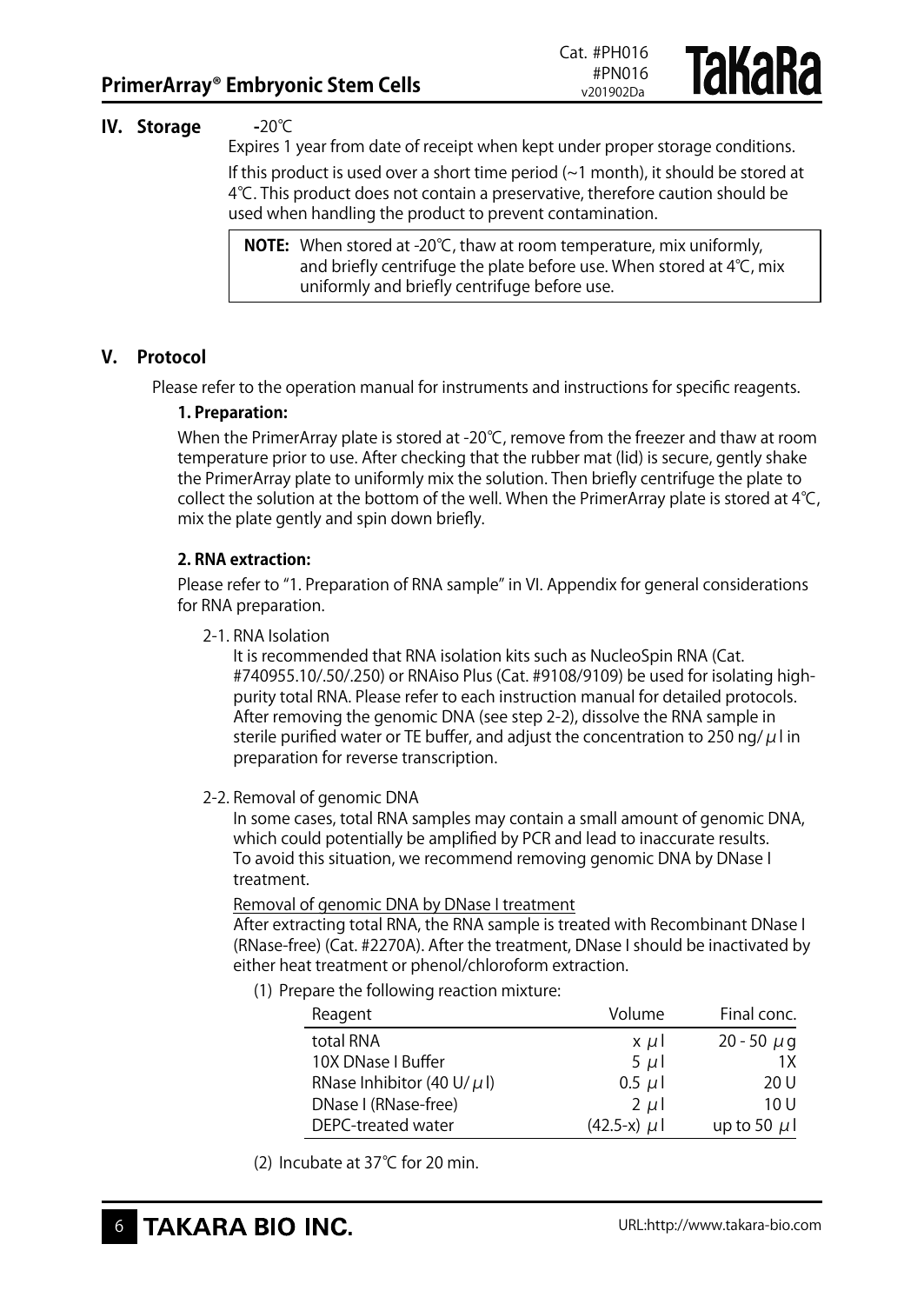

(3) Perform one of the following procedures to inactivate DNase I:

#### A. Heat treatment:

- i) Add 2.5  $\mu$ 10.5 M EDTA, and incubate at 80°C for 2 min.
- ii) Bring the reaction volume to 100  $\mu$  l with DEPC treated water.
- B. Phenol/Chloroform extraction:
	- i) Add 50  $\mu$  l of DEPC treated water and 100  $\mu$  l of phenol/chloroform/ isoamyl alcohol (25 : 24 : 1), and mix well.
	- ii) Centrifuge at 15,000 rpm for 5 min at room temperature, and transfer the upper layer to a new tube.
	- iii) Add equal amount of chloroform/isoamyl alcohol (24 : 1), and mix well.
	- iv) Centrifuge at 15,000 rpm for 5 min at room temperature, and transfer the upper layer to a new tube.
- (4) Add 10  $\mu$  l of 3 M sodium acetate, 250  $\mu$  l of cold ethanol, and mix well. Then incubate on ice for 10 min.
- (5) Centrifuge at 15,000 rpm for 15 min at 4℃, and remove the supernatant.
- (6) Wash the pellet with 70% ethanol, centrifuge at 15,000 rpm for 5 min at 4℃, and remove the supernatant.
- (7) Dry the pellet.
- (8) Dissolve the pellet in an appropriate amount of DEPC treated water.

#### **3. Reverse Transcription:**

Perform reverse transcription using the total RNA prepared above as a template. It is recommended that PrimeScript RT Master Mix (Perfect Real Time) (Cat. #RR036A)\* be used for reverse transcription.

- \* Not available in all geographic locations. Check for availability in your area.
- (1) Prepare the reverse transcription mixture on ice.

| $\epsilon$ For 1 reaction $>$ |            |             |
|-------------------------------|------------|-------------|
| Reagent                       | Volume     | Final conc. |
| 5X PrimeScript RT Master Mix  | 10 $\mu$   | 1Χ          |
| total RNA (250 ng/ $\mu$ l)   | 10 $\mu$   | $2.5 \mu g$ |
| RNase Free dH <sub>2</sub> O  | $30 \mu l$ |             |
| Total                         | 50 $\mu$ l |             |

\* It is possible to scale up the RT reaction as needed.

(2) Incubate the reaction mixture under the following conditions

37°C 15 min (Reverse transcription reaction)<br>85°C 5 sec (Heat inactivation of reverse train

5 sec (Heat inactivation of reverse transcriptase) 4℃

**NOTE:** The subsequent protocol depends on the specific real-time PCR instrument used. In this section, the protocol for the Thermal Cycler Dice Real Time System is described. For other instruments, please refer to the section, "2. How to use with various real-time PCR instruments" of VI. Appendix.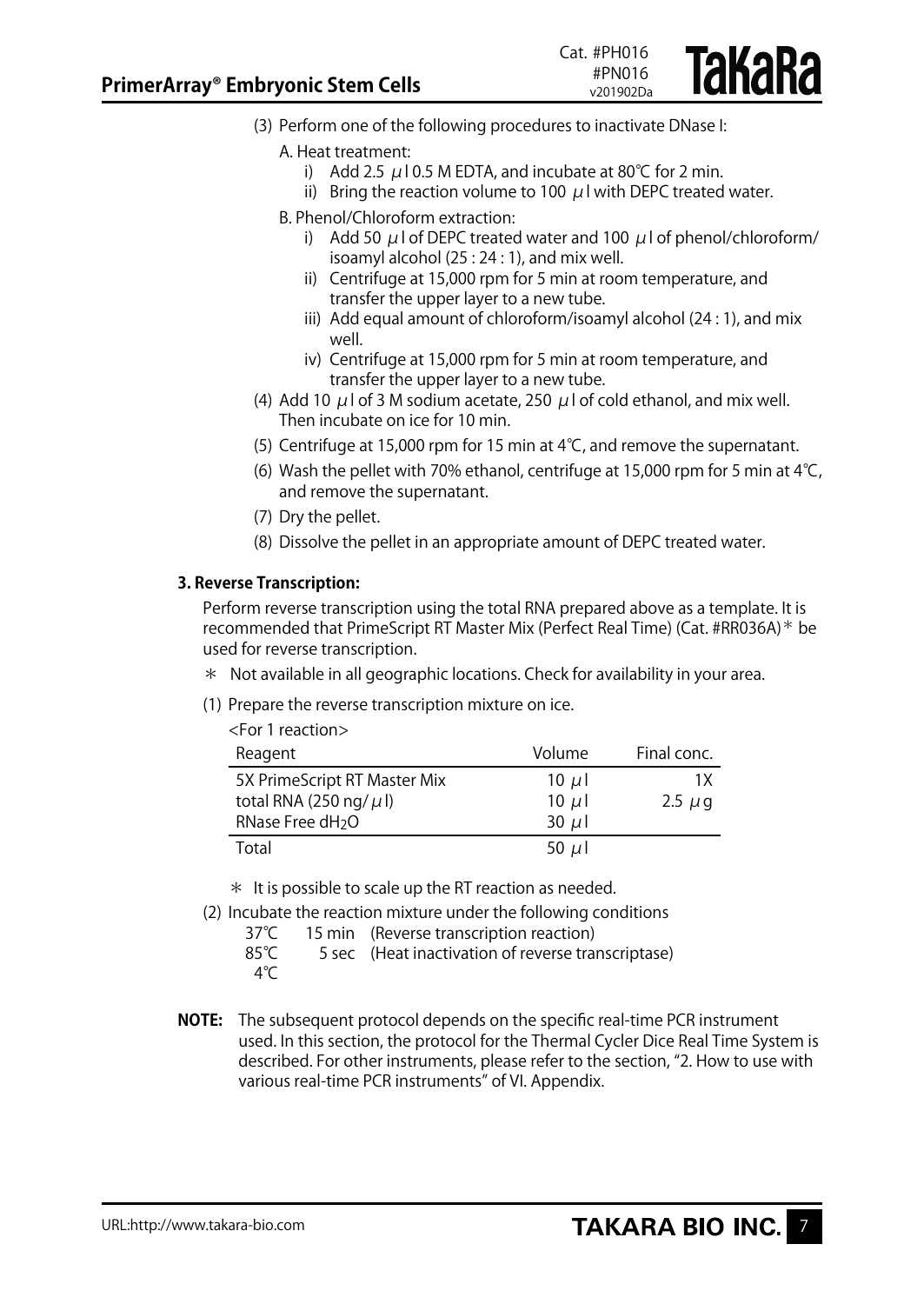#### **4. Preparation of Real-time PCR Reaction plates.**

The preparation protocol shown in this section is for two real-time PCR reaction plates, one control sample and one unknown sample. Please scale up the number of reaction plates according to the number of experimental samples.

4-1. Preparation and dispensing of Master Mix

The cDNA prepared in "3. Reverse Transcription" and TB Green Premix Ex Tag II (Tli RNaseH Plus) (Cat. #RR820A) are combined to prepare a master mix, then the mixture is dispensed to real-time PCR plates.

(1) Using cDNA of the control sample or of the unknown sample, prepare each master mix (PCR reaction) as outlined below.

| Reagent                                          | For 1 well | For 110 wells |
|--------------------------------------------------|------------|---------------|
| TB Green Premix Ex Taq II (Tli RNaseH Plus) (2X) | 12.5 $\mu$ | 1,375 $\mu$   |
| cDNA (50 ng/ $\mu$ l) <sup>*</sup>               | $0.4 \mu$  | 44 $\mu$      |
| Sterile purified water                           | $8.1 \mu$  | 891 $\mu$ l   |
| Total                                            | 21 $\mu$   | $2,310 \mu$   |

- \* total RNA equivalent
- (2) Dispense 21  $\mu$  l of the master mix into each well of the plate that will be used for the real-time reaction.

Example using an 8-multichannel pipette:

- 1) Dispense 273  $\mu$  I (sufficient for 13 wells) of the master mix into an appropriate 8-multichannel container.
- 2) Dispense 21  $\mu$  l of the mix to each well of the plate for real-time PCR with an 8-multichannel pipette.

#### 4-2. Addition of Primers:

The PrimerArray primers are added into the plate for real-time PCR that contains



the master mix.

(1) Remove the rubber mat (lid) of PrimerArray.

The rubber mat should be removed carefully, ensuring that primer solutions do not leak into adjacent wells. Please pay close attention to this as contamination will occur if primer solutions mix. (Do not throw away the rubber mat.)

- $*$  The primer solution should be mixed well, and spun down briefly prior to use.
- $*$  After using the PrimerArray, it should be covered with the rubber mat again and stored appropriately.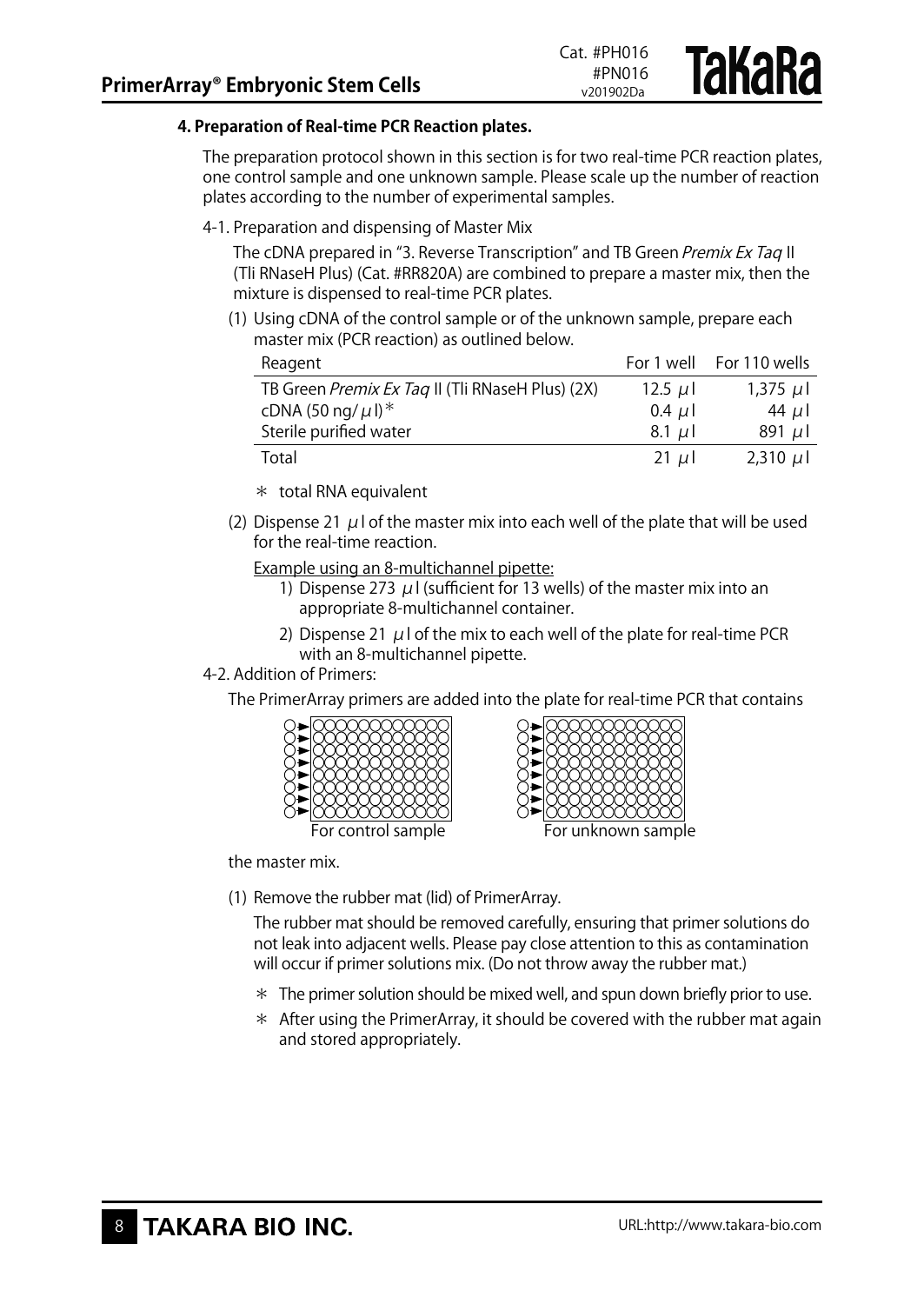

(2) Dispense primers.

Add 4  $\mu$  I of PrimerArray primers to each well of the real-time PCR plates.



(3) Cover the plate with Sealing Film for real-time PCR.

Firmly attach the Sealing Film to the plate using a special spatula (Plate Sealing Pad). If it is not attached firmly, the reaction mixtures will evaporate in the unsealed areas of the plate during real-time PCR reaction, making it possible to get inaccurate results .

- \* Preparation of real-time PCR reaction plate is completed. If real-time PCR will not be started immediately, store the plate at 4℃ protected from light. We highly recommend starting the reaction within 24 hours after plate preparation.
- (4) Cover the PrimerArray with the rubber mat.

The rubber mat should be firmly reattached to the plate. If it is not attached firmly, evaporation or contamination of the primer solution may occur during storage.

#### **5. Real-time PCR reaction:**

- (1) Centrifuge the real-time PCR plate briefly to collect the reaction mixture at the bottom of well.
- (2) Set the plate in the real-time PCR instrument, and start the reaction.



(3) Perform PCR using the conditions below.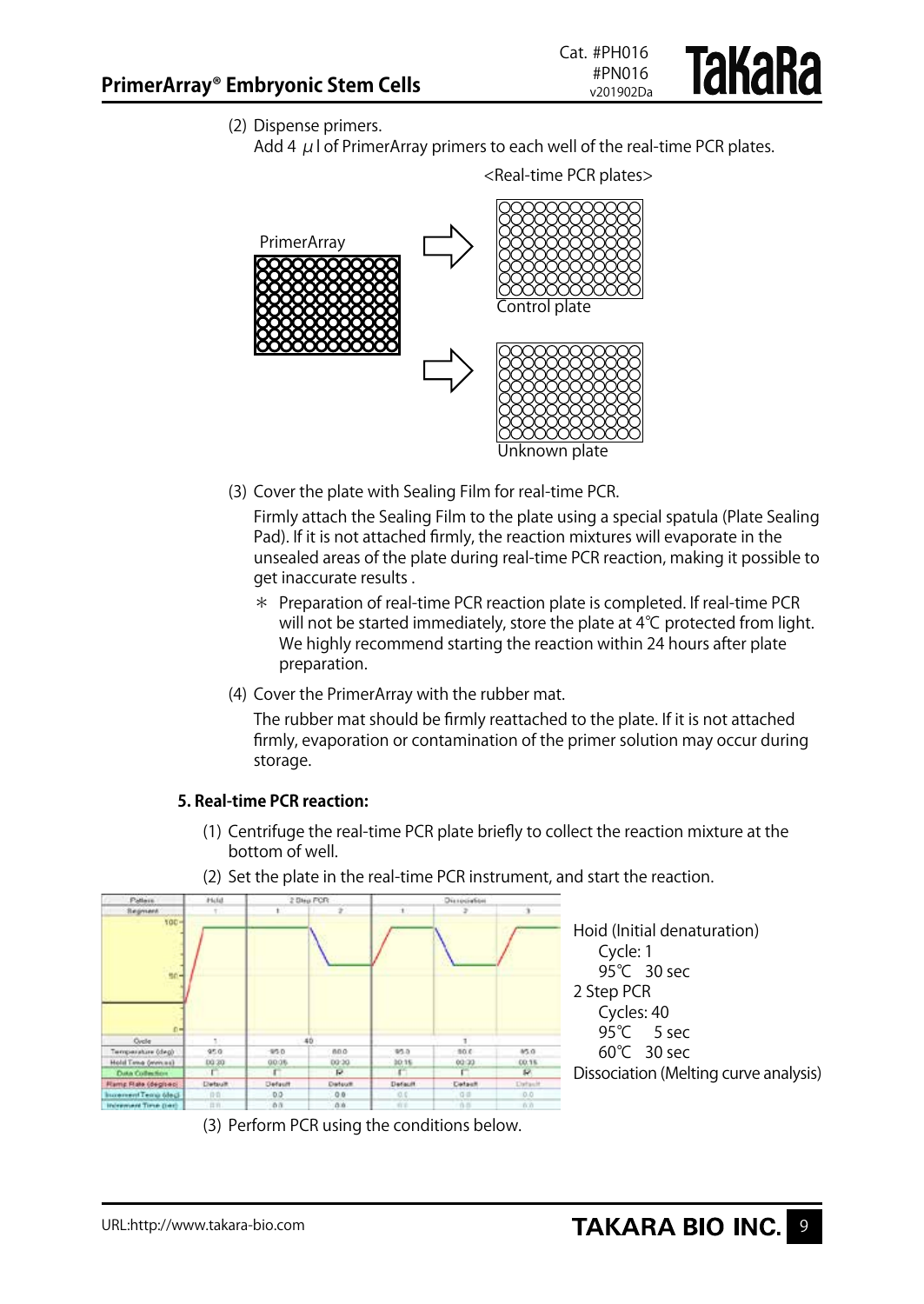#### **6. Data Analysis:**

Ct values are calculated by the real-time PCR instrument's analysis software after the reaction. Relative quantification analysis is performed using PrimerArray Analysis Tool for Embryonic Stem Cells and Multiplate RQ.

- (1) Setting analysis parameters: For most real-time PCR software, the analysis parameters are set automatically. Check that the setting parameters are correct, and reset them manually if necessary.
	- ・ Baseline region: Set the flat region of the curve on the left side of the graph as a baseline region. If the baseline is set incorrectly, the amplification curve will not be flat, but will tilt.
		- **NOTE:** The baseline correction will not work well if the region is narrow, and if the region is too wide, the curve will progressively slope right-down. (see below)





**Takara** 

Baseline is set correctly Baseline region is too wide

・ Threshold: Set the threshold in the exponential region of the primary curve. The exponentially amplified region is the range where the primary curve becomes a straight line when the fluorescence intensity (vertical axis) is plotted is on a log scale.



Correctly set threshold

- (2) Calculation of Ct value and Tm value: Ct and Tm value are automatically calculated by the real-time PCR software.
- (3) Output data: Export Ct values in either the Excel format or CSV format to perform relative quantification analysis using the PrimerArray Analysis Tool for Embryonic Stem Cells.\* When using the Thermal Cycler Dice Real Time System, you do not need to obtain Ct values for performing analysis with Multiplate RQ. For data obtained with other instruments, Multiplate RQ can not be used for analysis.
	- \* For some types of real-time PCR software, data generated from wells without sample information are omitted from analysis and may not be exported. This can lead to mistakes when the data is imported into PrimerArray Analysis Tool for Embryonic Stem Cells. Therefore, the data should be reviewed carefully to make sure that all of the well information is correct when imported into the Tool.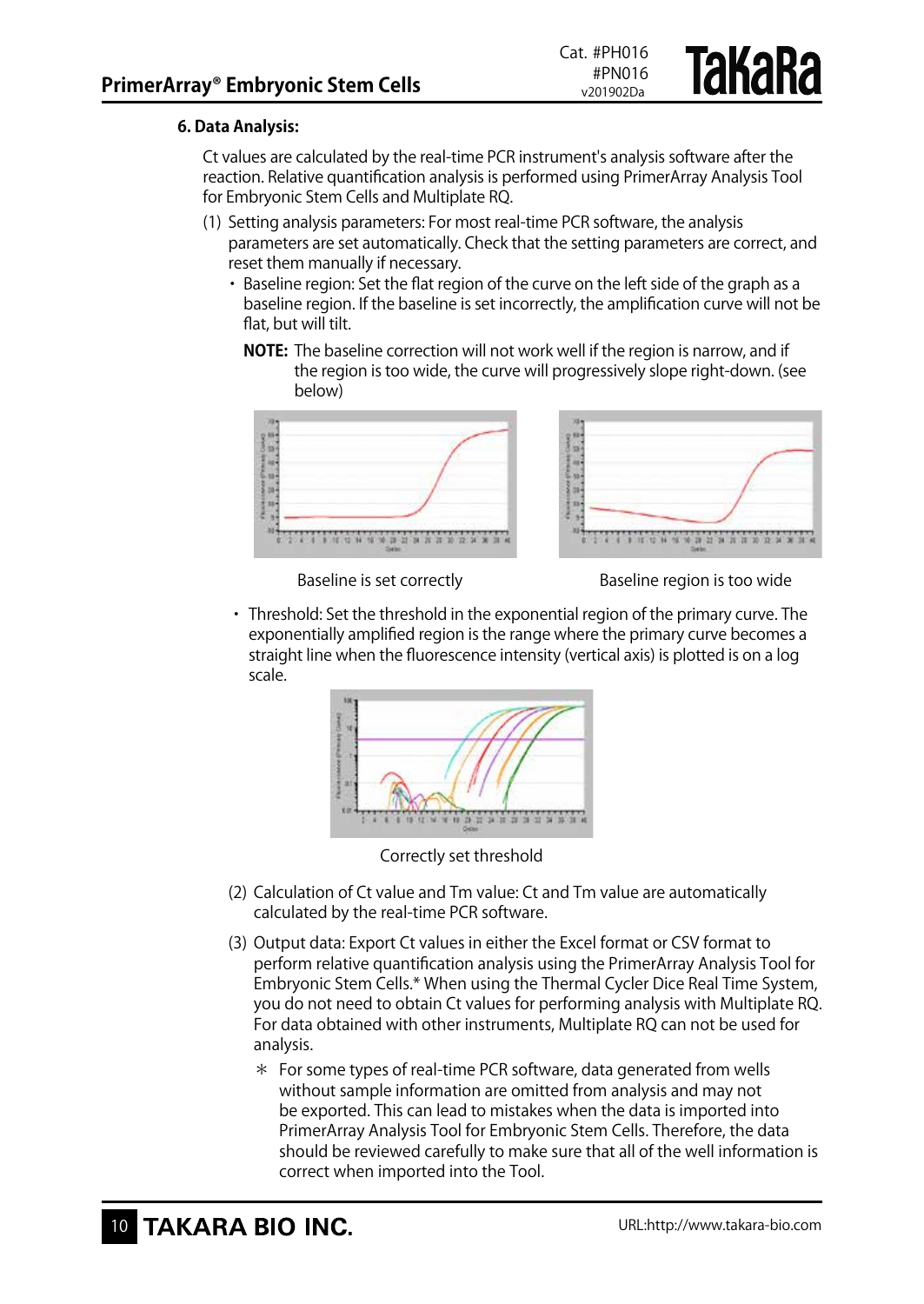

(4) Relative quantification analysis: Expression of each gene in the unknown sample is relative to the expression in control sample. Please refer to the Multiplate RQ manual and/or PrimerArray Analysis Tool for Embryonic Stem Cells manual for details of the analysis procedure.

Analysis using PrimerArray Analysis Tool for Embryonic Stem Cells The results comparing the control sample with one unknown sample are shown graphically as a Scatter Plot and a 3D Profile of Fold Difference.

- ScatterPlot: The expression level of the control sample is plotted on the horizontal axis, and the expression level of the unknown sample is plotted on the vertical axis.
- 3D Profile (Fold Difference): The expression level (Fold Difference) of the unknown sample is normalized to the expression level of the control sample (i.e., control expression set to 1.0).



Scatter Plot



3D Profile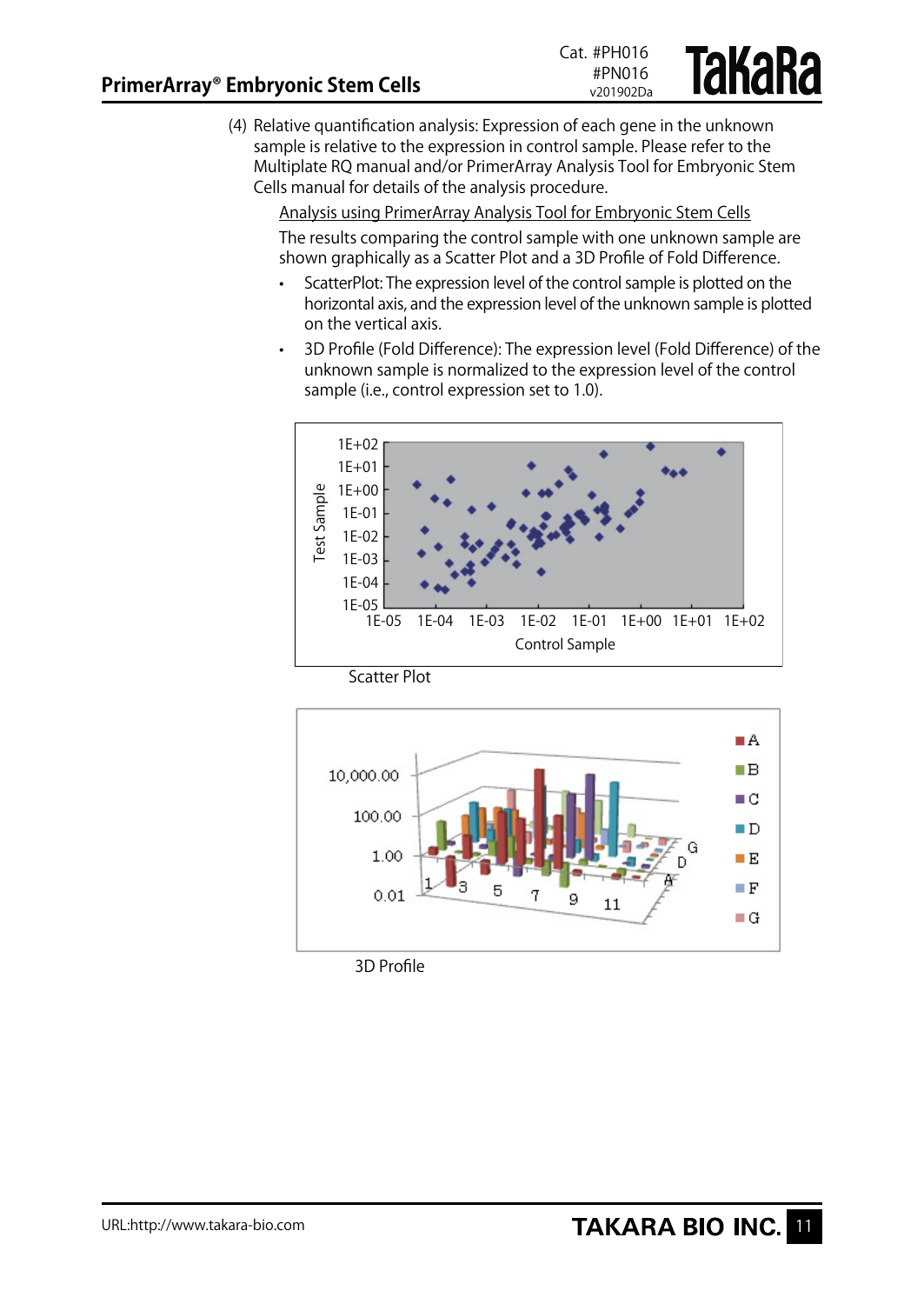

#### Analysis using Multiplate RQ

The results comparing numerous unknown samples and a control sample (relative quantification) are shown graphically as a bar chart (Relative Quantity Chart) or a line graph (Gene Profile).







Gene Profile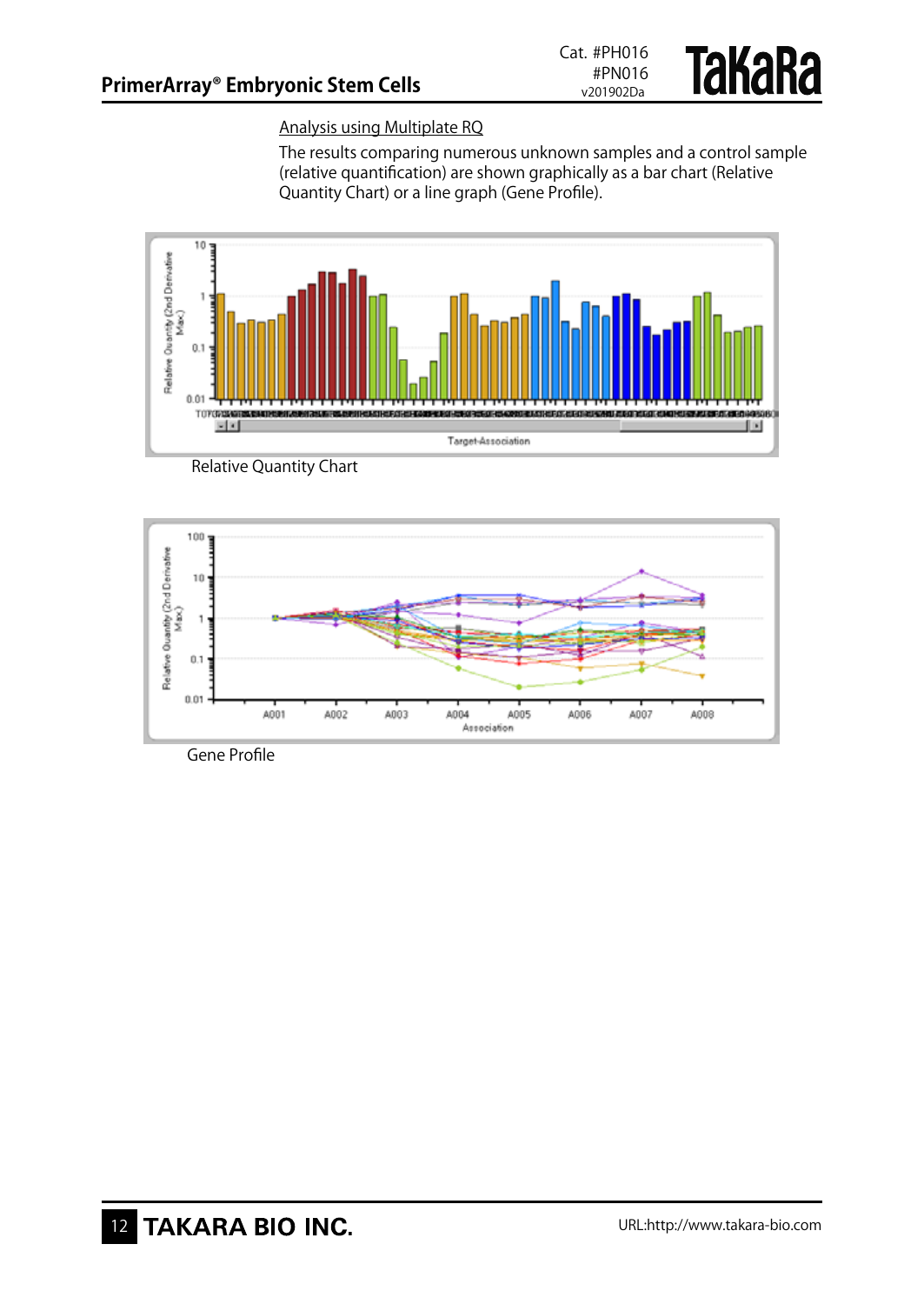#### **VI. Appendix**

#### **1. Preparation of RNA sample**

This kit is designed to perform the reverse transcription of RNA to cDNA and subsequent amplification. It is important to use an RNA sample with high purity for better cDNA yields. In addition, it is essential to inhibit cellular RNase activity and to prevent contamination with RNase from the equipment and solutions used. Extra precautions should be taken during the sample preparation to prevent the RNase contamination from operators' sweat or saliva, including using disposable gloves and a workspace dedicated exclusively for RNA preparation, and avoiding unnecessary speaking during sample preparation.

Cat. #PH016 #PN016 v201902Da

**Takara** 

#### Equipment to be used

- (1) Dry-heat sterilization (180℃, 60 min).
- (2) Treatment with 0.1% Diethylpyrocarbonate (DEPC) at 37℃ for 1 hour, followed by autoclaving at 120℃ for 30 min to remove DEPC. It is recommended that all the equipment be used as the exclusive use for RNA preparation.

Disposable plastic equipment should be used. Glass tools should be treated with either of the above protocols prior to use.

#### Reagents

All reagents to be used in this experiment must be prepared using tools that were treated as described in previous section (Dry-heat sterilization or DEPC treatment), and purified water must be treated with 0.1% DEPC and autoclaved. All reagents and purified water should be used exclusively for RNA experiments.

#### **2. How to use with various real-time PCR instruments**

Please operate according to the instruction manual of each instrument. Please refer to "V. Protocol" for details and precautions for experimental procedure.

#### **[Applied Biosystems 7300/7500 Real Time PCR System (Thermo Fisher Scientific)]**

(1) Prepare a master mix (PCR reaction) using each cDNA as shown below.

| Reagent                                          | For 1 well   | For 110 wells |
|--------------------------------------------------|--------------|---------------|
| TB Green Premix Ex Taq II (Tli RNaseH Plus) (2X) | $25 \mu$     | $2,750 \mu$   |
| ROX Reference Dye or Dye II (50X) $*1$           | $1 \mu$      | 110 $\mu$     |
| cDNA (50 ng/ $\mu$ l) *2                         | $0.8$ $\mu$  | $88 \mu$      |
| Sterile purified water                           | 15.2 $\mu$ l | $1,672 \mu$   |
| Total                                            | 42 $\mu$     | 4,620 $\mu$   |

- \*1 ROX Reference Dye II is used for Applied Biosystems 7500 Real Time PCR System. ROX Reference Dye is used for 7300 Real Time PCR System.
- \*2 total RNA equivalent
- (2) Dispense 42  $\mu$  l of the mixture into each well of a real-time PCR plate.
- (3) Add 8  $\mu$  l of each PrimerArray primer to wells of the real-time PCR plate.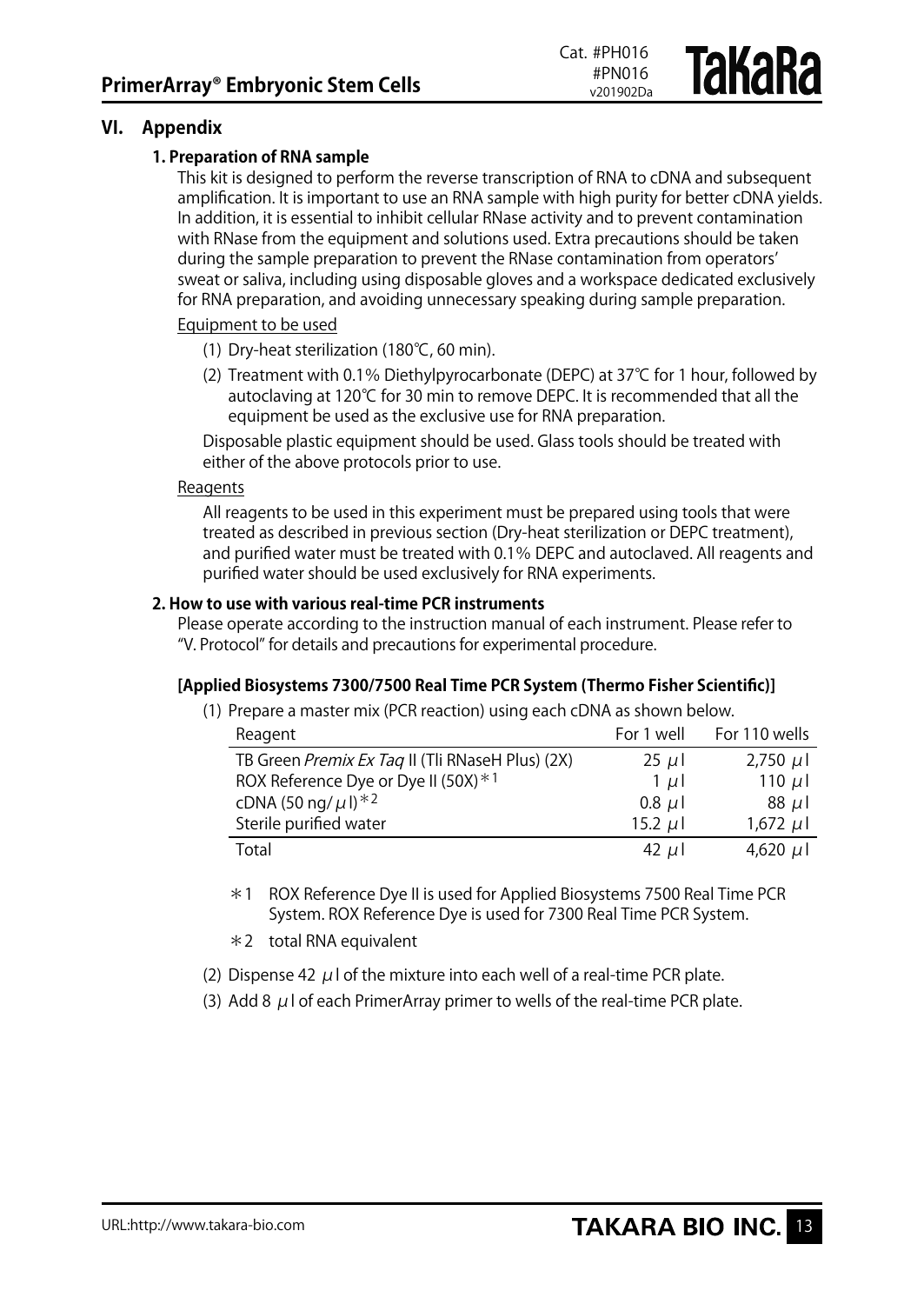

(4) Perform real-time PCR reaction using the following conditions.

Stage 1: Initial denaturation Reps: 1<br>95℃ 30 sec Stage 2: PCR reaction Reps: 40 95℃ 5 sec 60℃ 31 or 34 sec \*3 Stage 3: Melt Curve (Melting curve analysis)

\*3 For the Applied Biosystems 7300, set to 31 sec; for the Applied Biosystems 7500, set to 34 sec.

#### **[Applied Biosystems 7500 Fast Real Time PCR System (Thermo Fisher Scientific)]**

| (1) Prepare a master mix (PCR reaction) using each cDNA as shown below. |             |                          |
|-------------------------------------------------------------------------|-------------|--------------------------|
| Reagent                                                                 |             | For 1 well For 110 wells |
| TB Green Premix Ex Taq II (Tli RNaseH Plus) (2X)                        | 10 $\mu$    | 1,100 $\mu$ <sub>1</sub> |
| ROX Reference Dye II (50X)                                              | $0.4 \mu$   | 44 $\mu$                 |
| cDNA (50 ng/ $\mu$ I) <sup>*</sup>                                      | $0.4 \mu l$ | 44 $\mu$                 |
| Sterile purified water                                                  | $6 \mu$     | 660 $\mu$ l              |
| Total                                                                   | 16.8 $\mu$  | $1,848$ µ                |

\* total RNA equivalent

- (2) Dispense 16.8  $\mu$  l of the mixture into each well of a real-time PCR plate.
- (3) Add 3.2  $\mu$  l of each PrimerArray primer to wells of the real-time PCR plate.
- (4) Perform real-time PCR reaction using the following conditions.

Holding Stage Number of cycle: 1 95℃ 30 sec Cycling Stage Number of cycles: 40 95℃ 3 sec 60℃ 30 sec Melt Curve Stage (Melting curve analysis)